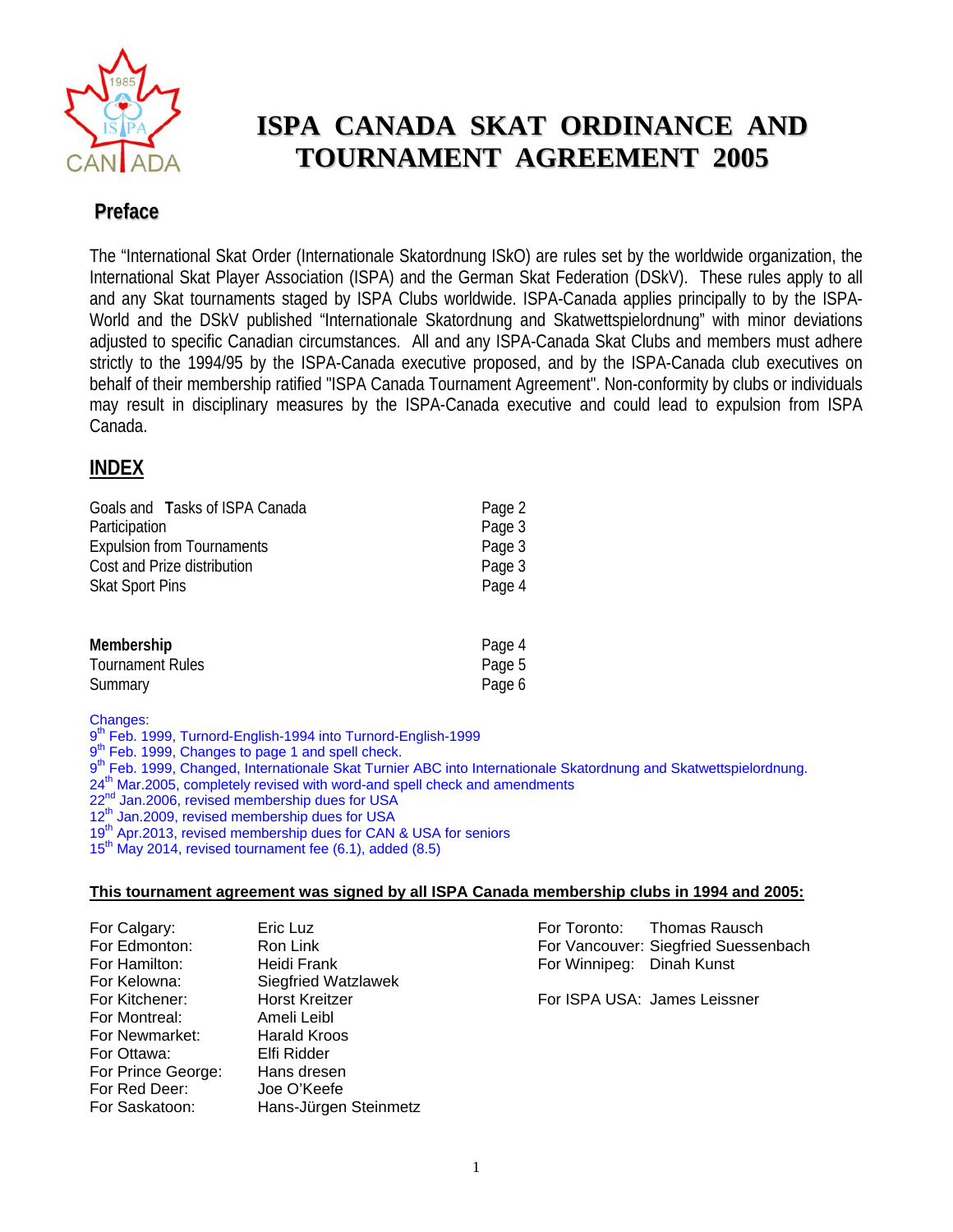# **GOALS AND TASKS OF ISPA CANADA**

- **1** ISPA-Canada is an association of Canadian Skat Clubs and a member of ISPA -World.
- **2** The association is incorporated under a Federal Charter as a non-profit organization without share capital. ISPA Canada is not affiliated with any political or religious organization. Membership is available to any person regardless of race, creed or color.
- **3** Tournament Skat is played worldwide as recreational sport and is guided by rules and regulations set out by ISPA-World and is accessible to any Person.

#### **4 The Aims and Tasks of Tournament Skat**.

- 4.1 To further mental agility, memory and strategy.
- 4.2 To give the individual Skat player an opportunity to advance his/her skills and talent.
- 4.3 To further and cultivate community association without prejudice toward race, creed gender, or color.
- 4.4 To enhance and enrich recreational time.
- 4.5 Under the umbrella of ISPA-Canada tournaments such as the Canadian Skat Championship and the North-American Skat Championship are held, whereas dates and places, the organization of such are determined at a general members meeting. Member clubs have rights to unrestricted local tournaments.
- 4.6 Tournaments must be pre-determined on a yearly basis in order to avoid conflicting with other Tournaments. The member clubs should submit to the ISPA-Canada Executive Tournament dates and details by October 31 of the preceding year.

#### **5 The Skat Arbitration Board and its Function**

- 5.1 The president of ISPA Canada (as chairperson) and two head referees form the Canadian Skat Arbitration Board (CSAB).
- 5.2 The ISPA Canada executive appoints two head referees. The offices of the respective head referee for East Canada and West Canada become vacant only upon recall or resignation.
- 5.3 The CSAB is charged to train referees, call when and if necessary refresher, basic or advanced training seminars.
- 5.4 Keep the ISPA Canada executive and referees updated on all changes of rules and regulations as released by ISPA World and/or the DSkV and/or the International Skat Court .
- 5.6 The head-referee administrates all records and documents pertaining to his/her office.
- 5.7 The CSAB issues referee licenses valid only for the North American continent. Referee licenses do expire 5 years after the issued date but may become invalid if a refresher or info-seminar called by a head referee has not been attended to without a valid reason. Only a referee committee can revoke a referee license.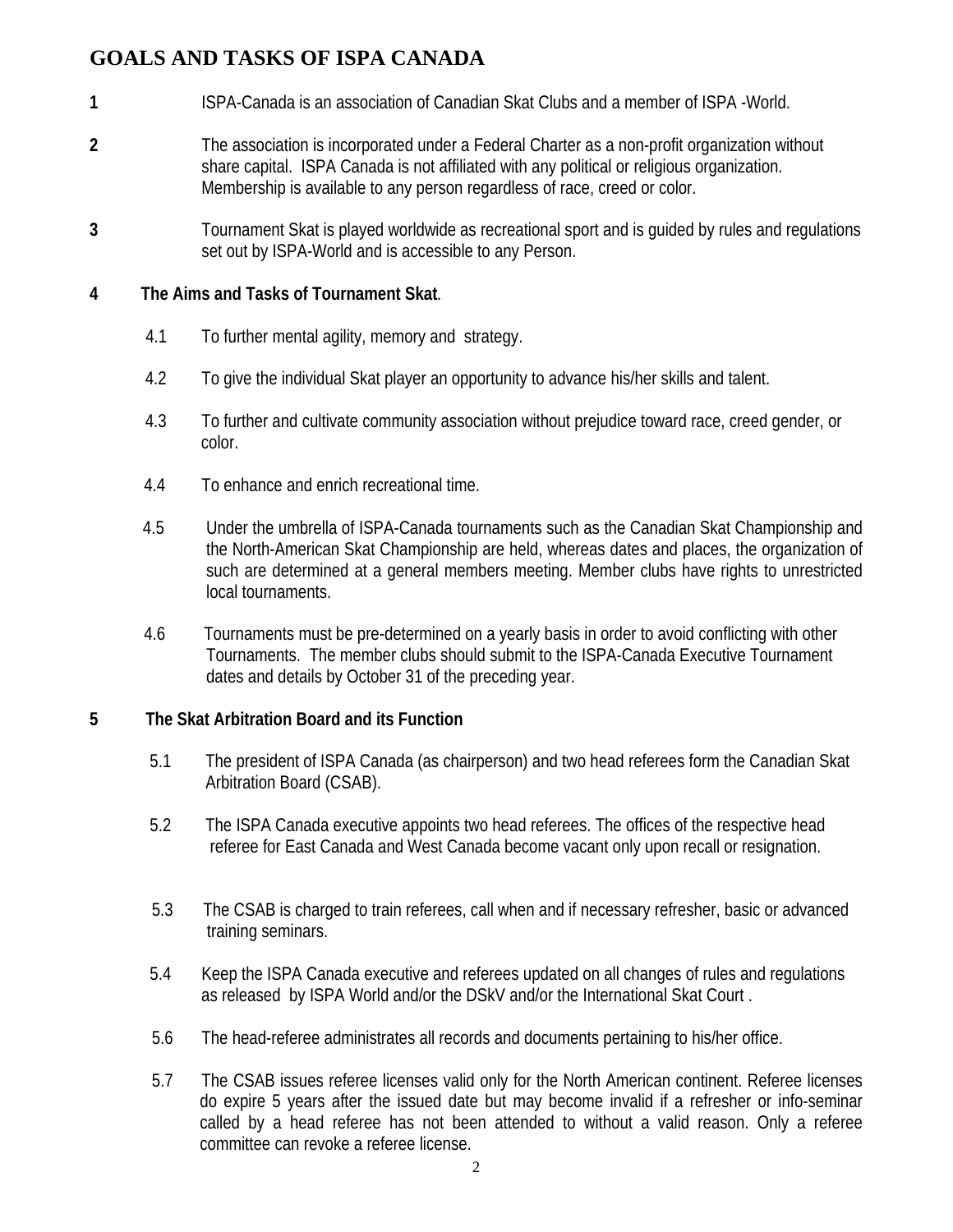#### **PARTICIPATION**

### **6 Tournament fee regulations:**

#### **(not including Championship tournaments)**

| 6.1 | Tournament Fees:        | \$60.00 for ISPA members<br>\$70.00 for non-members (\$10 payable to ISPA) |
|-----|-------------------------|----------------------------------------------------------------------------|
| 6.2 | Team Fees:              | \$40.00 for a team of 4 players                                            |
| 6.3 | Penalties (Bump money): | \$1.00 for the first 3 games lost<br>\$2.00 for any additional lost game   |

#### **(only for Championship tournaments)**

| 6.4 | Tournament Fees:        | \$100.00 for ISPA members<br>\$110.00 for non-members \$10 payable to ISPA) |
|-----|-------------------------|-----------------------------------------------------------------------------|
| 6.5 | Team Fees:              | \$50.00 for a team of 4 players                                             |
| 6.6 | Penalties (Bump money): | see $6.3$                                                                   |

## **EXPULSION FROM TOURNAMENTS**

#### **7 Expulsion**

- 7.1 Persons expelled from tournaments as well as from club competitions must be reported immediately in writing to ISPA Canada, stating name and reason, place and date of expulsion.
- 7.2 Unsportsmanlike behavior, rudeness and toxicity, irritating and unfair style of playing will after a repeated call of caution or warning lead to expulsion from the tournament. ISPA-Canada Clubs have the right to refuse admission and participation in a tournament to any previously expelled person without having to state a reason for refusal of admittance.

## **COST AND PRIZE DISTRIBUTION**

#### **8 Cost and Prize**

- 8.1 After deductions for hall rental, purchases of playing cards, trophies, computer expenses and printing costs, the residue of receipts from entry fees and penalties (Abreizgeld) is to be paid out to 25% of tournament participants to the top ranking players. The formula for the prize distribution is to the discretion of the hosting club but must be such that the last winner receives a prize in at least the equal amount of the registration fee.
- 8.2 Special prize awards for ladies or of any other description are entirely at the discretion of the hosting club.
- 8.3 ISPA-Canada does not claim royalties or percentages from the income of club tournaments.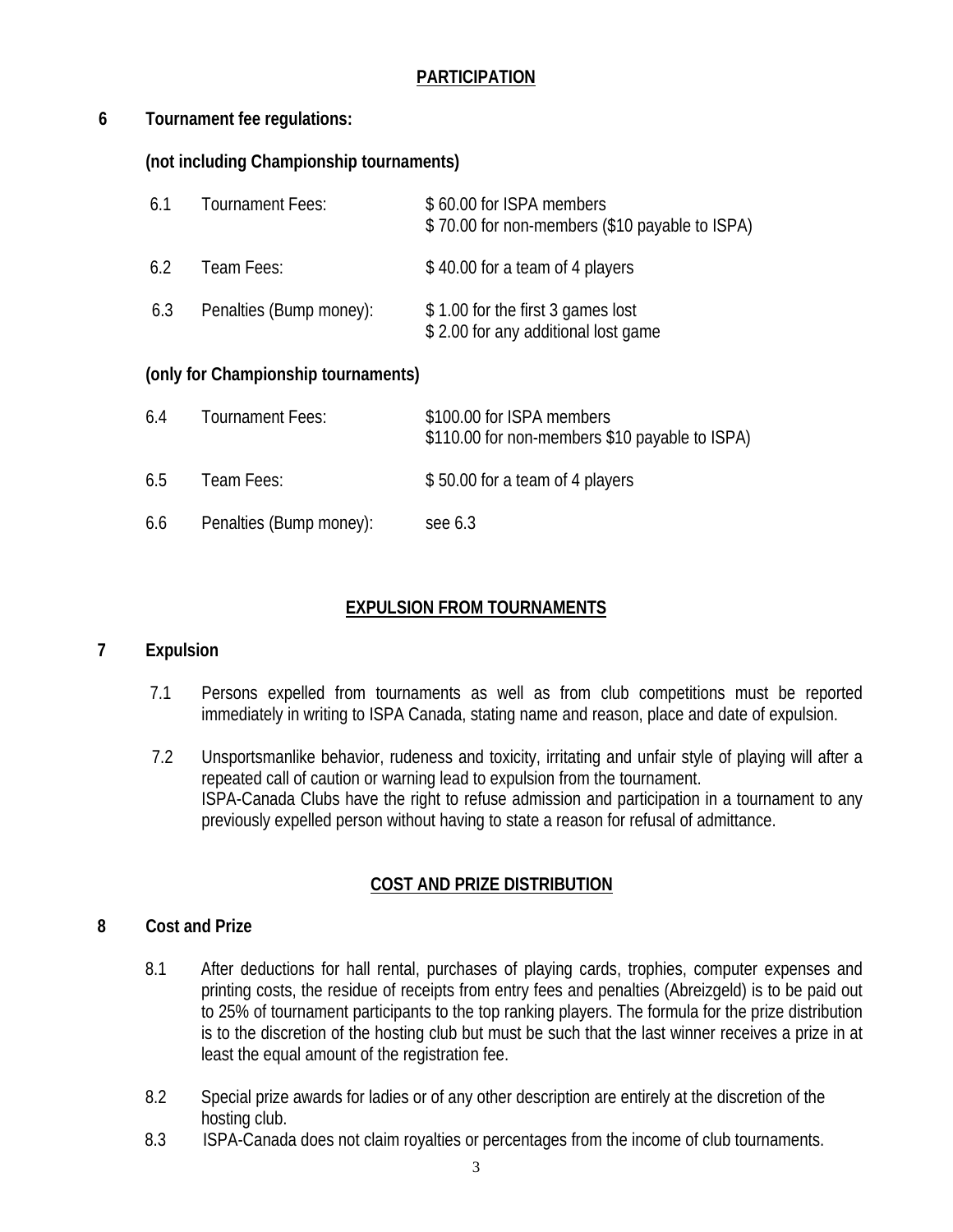On tournaments a levy of \$ 10 is assessed to non ISPA members. The hosting club is fully responsible for the collection of such levies. The collected levies are to be turned over to the treasurer of ISPA Canada.

- 8.4 ISPA Canada does not subsidize tournaments, however under special circumstances a written application for a grant may be considered.
- 8.5 ISPA members in good standing may be called champion should they happen to win the event. This also applies to a team which must consist entirely of ISPA members in order to win the title. Non-ISPA members who finish in such a spot which would entitle them to prize money would still qualify to win. This rule is similar to one which was introduced in the past which required the winner of the Canadian Championship to also be a Canadian resident.

### **9 Skat Sport Pins**

- 9.1 The respective Skat Sport Pins (SSP) can be obtained by ISPA members at any ISPA sanctioned tournament. ISPA provides the host clubs with special lists to register SSP applicants and their scores. Two ISPA referees with a valid Ref-Pass must sign the completed lists. To try for a SSP, an application must be made prior to the start of a required series; the fee is \$3.00 and covers 3 consecutive lists of 48 or 36 games. Should any single play-list of the applicant reach 1800 (bronze) 2000 (silver) 2250 (gold) such a list must be checked out and signed by a ISPA referee for validation, failure to do so will result in negating the required points for a Skat Sport Pin.
- 9.2 The officials including appointed tournament referees are to make known the rules apply for the acquisition of a Skat Sports Pin.
- 9.3 The special SSP list(s) with names and scores of the applicants must immediately be submitted to the ISPA Canada Executive on site, in order that after checking out the lists, the winners can be rewarded their SSP. The ISPA Canada Administration keeps a record of name and date of players who achieved a Skat Sport Pin.

#### **MEMBERSHIP**

#### **10 Membership Fees**

- 10.1 A full fledged member of ISPA Canada is a person who has paid the full annual membership fees.
- 10.2 Membership fees are due and payable by Feb. 28th of each calendar year. (See AGM minutes from 21 April 2006) A \$5 late fee will be assessed to members who have not paid their yearly membership by February 28.
- 10.3 Skat clubs ought to have at least one third of their Membership registered with ISPA Canada.

| 10.4 | Annual membership fees: | Junior member (1) | CAN\$/year 15.00 | US\$/year 15.00 |
|------|-------------------------|-------------------|------------------|-----------------|
|      |                         | Adult member      | CAN\$/year 30.00 | US\$/year 30.00 |
|      |                         | Senior member (2) | CAN\$/year 25.00 | US\$/year 25.00 |

(1) A Junior member is defined as being under the age of 18 years or turning 18 during the respective membership year.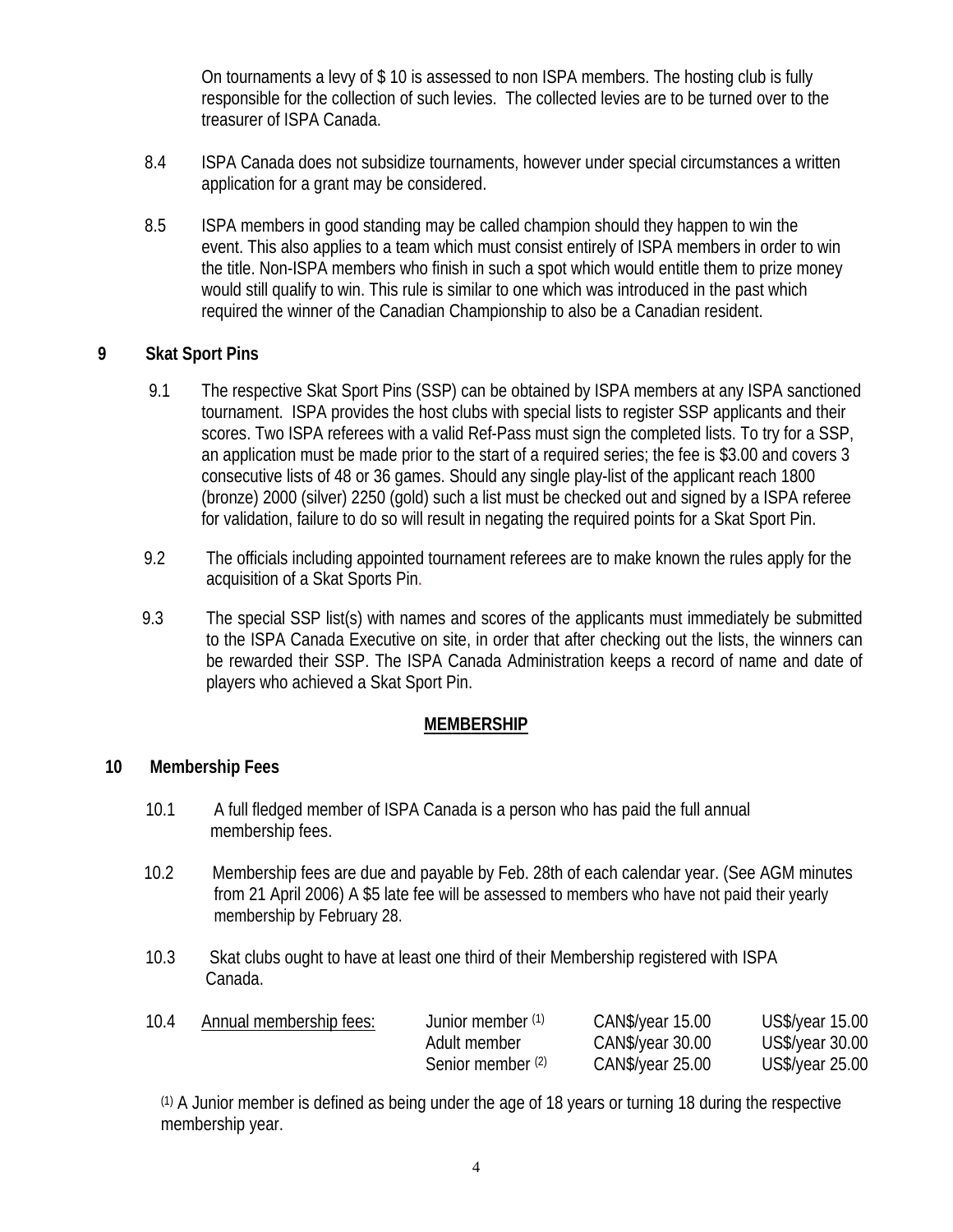$(2)$  A Senior member is defined as being over the age of 65 or turning 65 during the respective membership year.

**Note:** A married couple will receive a \$15 discount off the combined membership fee if one or both are in the Adult membership category and a \$10 discount off the combined membership fee if both are in the senior membership category.

- 10.5 Members of ISPA-Canada clubs as well as individual members may by way of a written application/motion suggest/nominate a person or persons for honorary membership in ISPA Canada. The nomination should state clearly the reason why the nominee deserves an honorary membership. Should the ISPA Canada executive approve such a motion, the nominated person will be honored publicly at a befitting occasion. Nominees do not need to be ISPA members or a Skat player
- 10.6 A Skat club wanting to join ISPA Canada must have a membership of at least ten (10) ISPA members. Application for club status within ISPA Canada must be made in writing complete with names and addresses of the executive, the names and addresses of their ISPA members as well as the club's official name.
- 10.7 Persons independent of a Skat club, may apply for ISPA Canada membership by filing a membership application with the president of ISPA Canada.

## **TOURNAMENT RULES**

### **11 The International Skat Order applies to all and any ISPA Canada tournaments**

- 11.1 Invitations to tournaments must state: place and proper address as well as directions.
	- Day and time to register and times for all series
	- Day and time for "warm up" tourneys, where applicable
	- Tournament fees and penalties for lost games
	- Cash-value of prizes to the 25% of participants in final standings

#### **Start card**

- 11.2 Every participant receives a start card after registration, stating the players name and a start number.
- 11.3 The card shows the table and in some cases a seat number. This must be strictly adhered to. The tournament committee can only make changes.
- 11.4 After each completed series the points must be entered on the start card and completed by the end of the tournament. The start card is to enable the player to keep track of accumulated points. In case of a point's difference, both the registered points and the points noted on the start-card are compared for errors. In championship the scorer must turn in tournaments that have no computers this start-card together with the games list after each series. Every player and where applicable the team captain is responsible for the proper handling of start-cards.
- 11.5 Once the registration is completed, a player is bound by the tournament rules and agreements. Every player must execute his/her own game. Each and every player is co-responsible for correct entries on the score sheet. After a series is completed the signature of each player confirms the correctness of the score list.